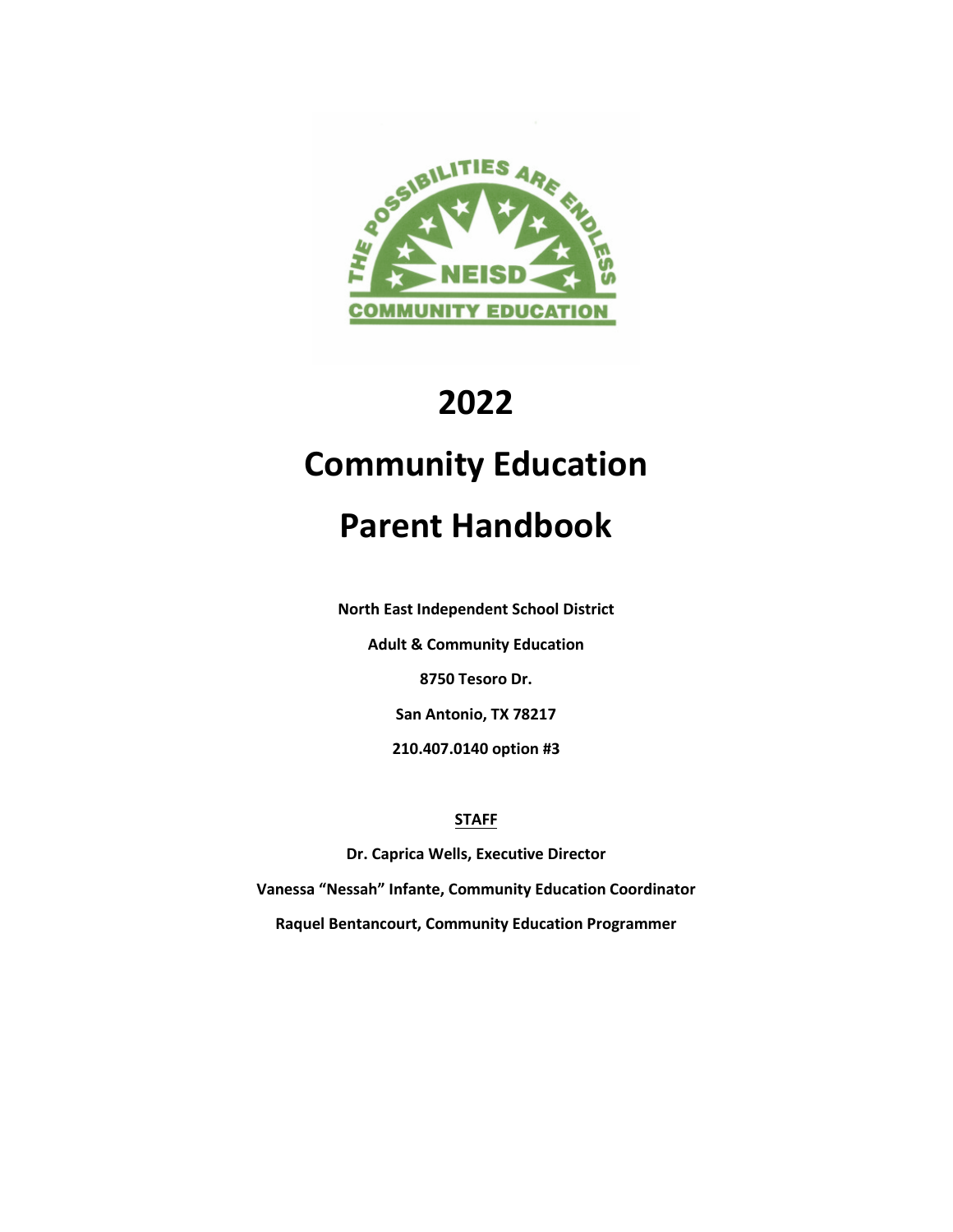#### **REGISTRATION**

#### *How do I enroll my child in an After School class?*

- 1. Visit [https://communityed.neisd.net.](https://communityed.neisd.net/) If you already have an account please sign in with your user name and password, otherwise you will need to create an account. The parent will be the user on the account and you will add each child as a student under your account. You can do this by selecting "add/edit students" on the left side of the screen under the Welcome banner.
- 2. Select the Youth After School Classes category on the right side of the screen under Browse Our Catalog. Classes are listed in alphabetical order.
- 3. Once you find the class you want click the More Details link.
- 4. Scroll to find the school location and the correct session. Six-week session classes will have more than one listing. Please verify you have selected the correct session.
- 5. To add a student to the session click the Add button next to the student's name. Once this has been completed, the button will change to Added and will be greyed out.
- 6. After making all of your selections click Proceed to Checkout at the bottom of the page. Prior to checking out please verify that the student name and session selected are correct. After reading the Policies & Procedures check the "I Agree" box then proceed to checkout. You will receive your receipt via email.

# *Can I pay by check or with cash?*

Yes. You may send a check to NEISD Community Education at 8750 Tesoro Dr. San Antonio, TX 78217. Please include parent name, student name, address, phone number, email address, school, name of the class & session. Makes check payable to NEISD. Cash payments can be made in person at the Community Education office.

# *Does my child's After School class have a supply fee? How is it paid?*

Some classes do have an additional supply fee. These fees will be listed in the course description along with instructor specific details on how to pay the fee. All supply fees should be paid directly to the instructor on/by the first day of class.

# *Do you allow late enrollments?*

While the preference is for all registrations to be received prior to the start day of the After School class, students may be enrolled after the start date if space is available. However, classes do fill up quickly and classes may be cancelled up to one week prior to the start date if enrollment is low. Once a class is full, a waiting list will be generated. If we are able to open up another session, you will be notified either via email or telephone. Once a class has begun, online registration is no longer available. To register your child on the start date or after you will need to call 210-407-0140, option 3. After School classes will not be prorated.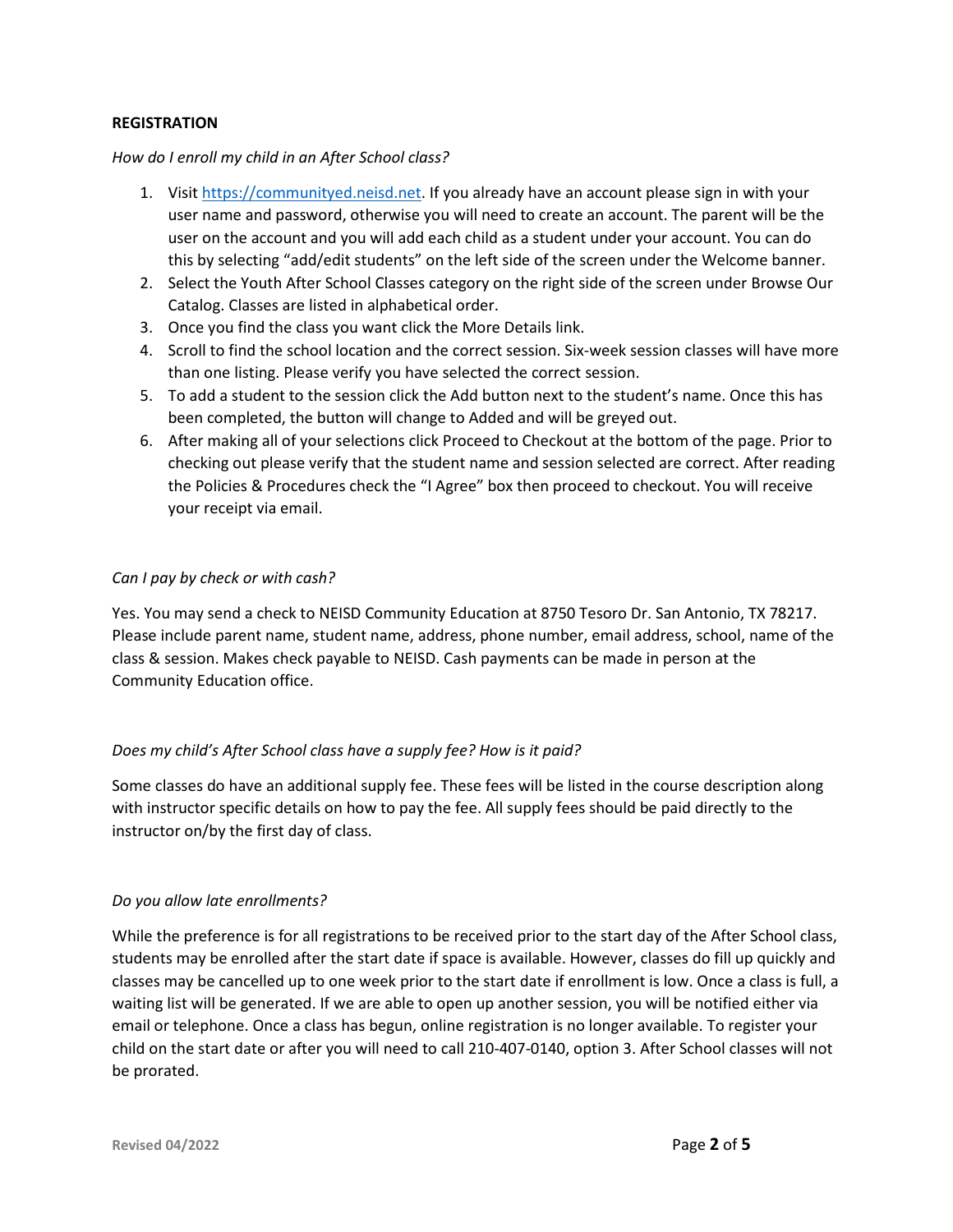*If I am having difficulty with my online registration or have general questions, who do I call?*

You may call NEISD Community Education at 407-0140, option #3 and we will be happy to assist you.

# **ATTENDANCE**

# *What are the hours of After School?*

After School classes begin 10 minutes after the release bell. Most classes run for one hour, a few run a little longer. The After School teacher will pick up the students from the school's designated location (front office, cafeteria or gym) at the end of the school day. Attendance will be taken, and students will be moved to the assigned classroom for class. At the end of the class, the students will be escorted to the school's designated parent pick-up area.

# *My child is in KIN, can he/she attend classes After School?*

Yes! Please make sure to complete the extracurricular form and return it to the KIN Site Director prior to the start of class. KIN students will report directly to KIN and will wait in the school's designated location (front office, cafeteria or gym) for their After School teacher(s). At the end of the class, KIN students will be escorted back to the KIN program.

# *How will the school know my child is attending an After School class?*

Please inform your child's classroom teacher that he/she will be attending class after school. Class rosters are sent to the school office staff, the KIN Site Director and the After School teacher. **Homeroom teachers are not notified of your child's attendance in an after-school class by Community Education.** 

# **CONDUCT AND POLICIES**

# *What are the After School behavior policies?*

We expect students to follow the same rules in an After School class as they do in their classrooms during the day. Attending an After School class is a privilege therefore, students who misbehave in class will be given one warning. The second incident will result in a phone call to the parents to discuss the expectations for behavior in an After School class. In the event that there is a third warning the Community Education may be in contact with you for further discussion. If the incidents are severe, the student may be withdrawn from the After School class. There will be no refund of fees. The After School program cannot serve students who display chronically disruptive behavior. This is defined as verbal or physical activity which may include but is not limited to such behavior that requires constant attention from the staff, inflicts physical or emotional harm on other children, abuses the staff and/or ignores or disobeys the rules that guide behavior during the school day.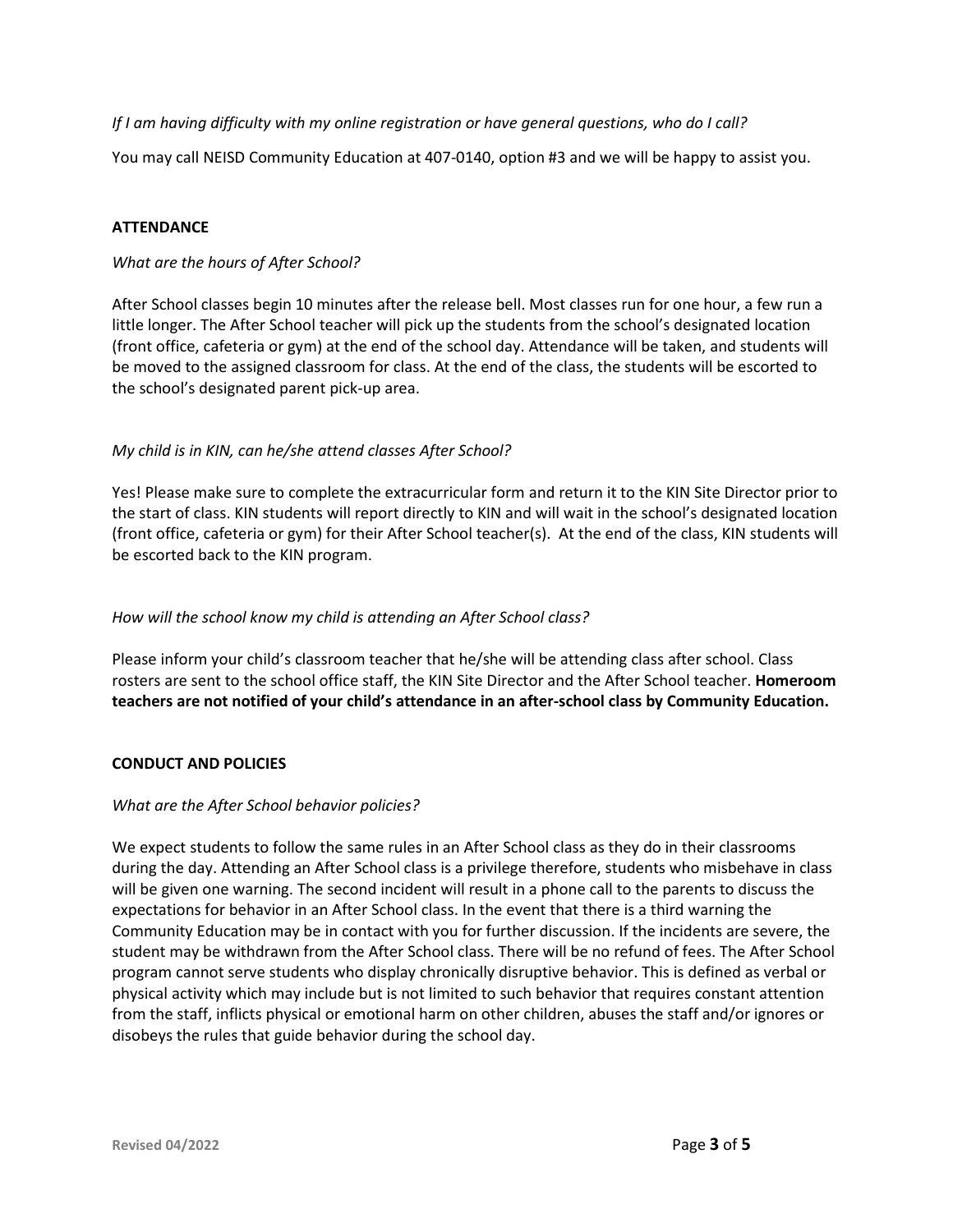#### *Can the parent/guardian sit-in on the after school classes?*

Unfortunately, parents and/or guardians may not sit-in and observe any of the After School classes. However, parents may attend end of the semester performances on the scheduled date and time provided by the After School instructor.

# *What are pick up procedures for After School classes?*

Parents must promptly pick up children at the end of each After School class. If the parent encounters an emergency situation, alternate arrangements should be made for pick-up. Students will be picked up at the school's designated parent pick-up area**. A parent is considered late 10 minutes after the class dismissal time and a late fee will be charged**. The late fee is \$15 for the first 10 minutes and \$1 per minute for every minute thereafter regardless of the reason for the late pick up. Late pick up fees will be paid directly to the Community Education, and it is the responsibility of the parent/guardian to make the payment. For example, if your child's class dismisses at 4:00 p.m. the late fee of \$15 will begin at 4:10 p.m. and \$1 for every minute thereafter. Repeated late pick-ups will result in a phone call to the parents and/or dismissal from the After School class. There will be no refund of fees. After School teachers are instructed to call NEPD (North East Police Department) if a student is not picked up within 30 minutes of class dismissal and no contact has been made with the parent. We ask that parents verify that contact information is current and up to date on your Community Education account prior to the start of classes.

# *If the parent/guardian arrives early for pickup, may they enter the school building?*

Unfortunately, parent entrance into the building is prohibited after school in order to maintain a safe environment for students attending the Kids' Involvement Network (KIN) after school program. We ask that parents and/or guardians patiently wait for students who are enrolled in After School classes at the designated pick-up area for your campus.

# *What are the emergency procedures?*

Should an emergency situation arise during the After School class, Community Education staff will notify parents of the existing situation as soon as possible. In such situations, parents are required to pick up their children immediately. In case of a major local emergency, parents should tune in to local media stations for information.

# *What happens if my child becomes ill during an After School class?*

The school clinic is closed at the end of the regular school day. If a child becomes ill or is injured during an After School class, parents will be notified. If the child has one of the following conditions, the parent will be notified to pick up the child immediately: contagious disease, fever over 100 degrees, vomiting or diarrhea. 911 will be called if the After School teacher feels the illness or injury requires it. Parents will be contacted immediately after the 911 call is made.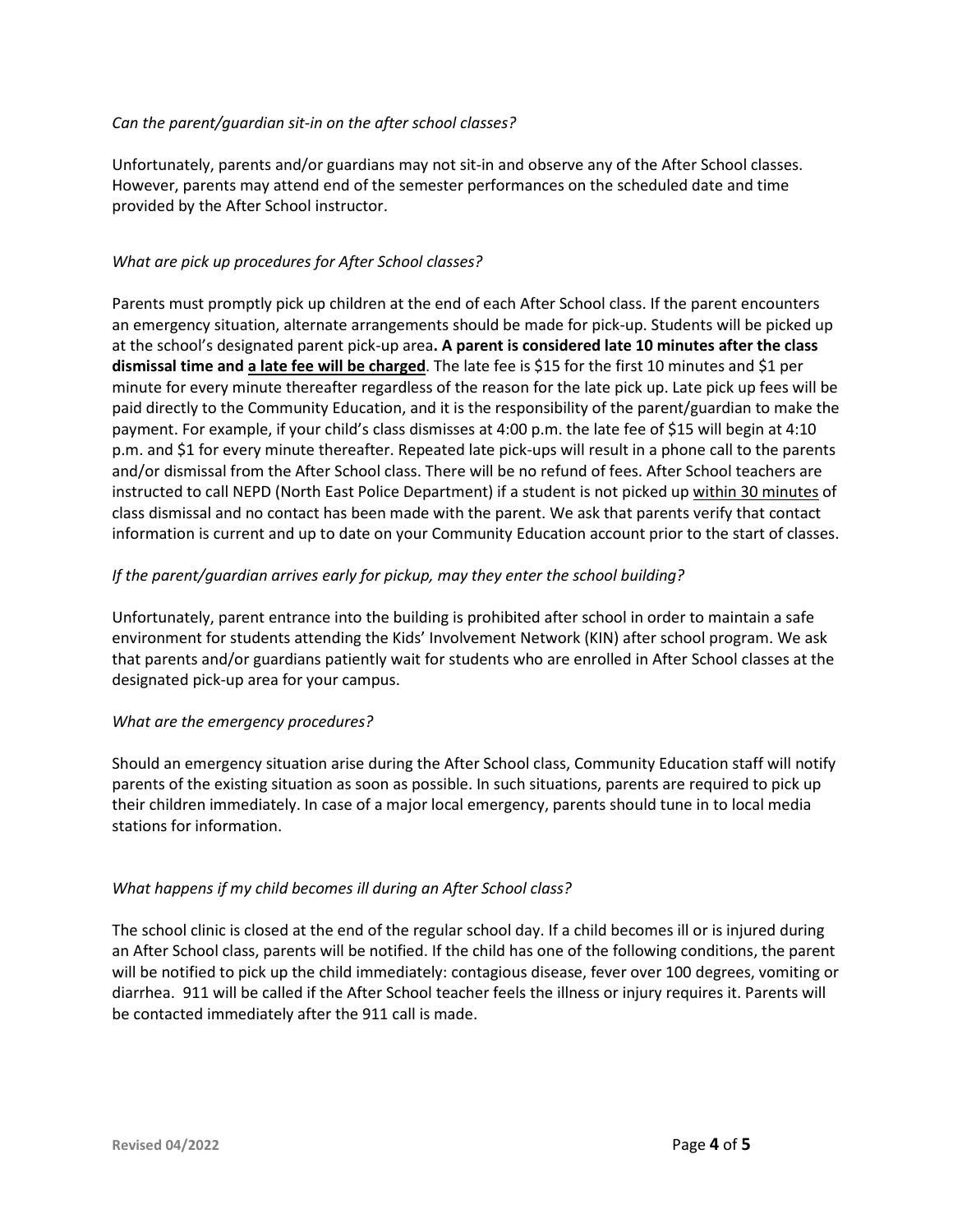# *What are the medication procedures during after school hours?*

During the time that our After School classes take place, the school clinic will be closed. All medication, physician's orders and severe allergy action plans are filed by the school. After School instructors do not have access to files and/or medication. Because our instructors are contractors who come into the schools to provide classes, they are not NEISD employees and do not administer medication of any kind. We currently do not have any other options for After School classes at this time.

During an event of an emergency 9-11 will be contacted.

# *What is your refund policy?*

We are happy to refund tuition, less a 5% processing fee, when you withdraw from your class two full business days prior to the first class meeting. Refunds for payments made by credit card will be processed to same card used and will take 24-48 hours. Refunds for cash and check payments will be made by check and will take 7-10 business days for processing. Instructors are not authorized to approve requests for refunds.

# *Satisfaction Guarantee*

Our goal is to develop and deliver a wide range of quality programs to meet the learning needs of the community. We strive to recruit dynamic and enthusiastic instructors. We are confident that you will be pleased with these classes and we will back up our commitment to provide quality programming. If for any reason you are not happy with the quality of one of our community education classes, we want to know about it. We want your experience with North East Community Education to be great, so please let us know if you are not fully satisfied. Contact Community Education at (210) 407-0140, option 3.

**We hope that your child has an enjoyable time during their After School class(es). Keep an eye out at the end of the semester for a survey to let us know how our instructors are doing. Any constructive feedback is helpful as we strive to provide the best service possible for the community.** 

> **NEISD Community Education 210-407-0140, option 3**